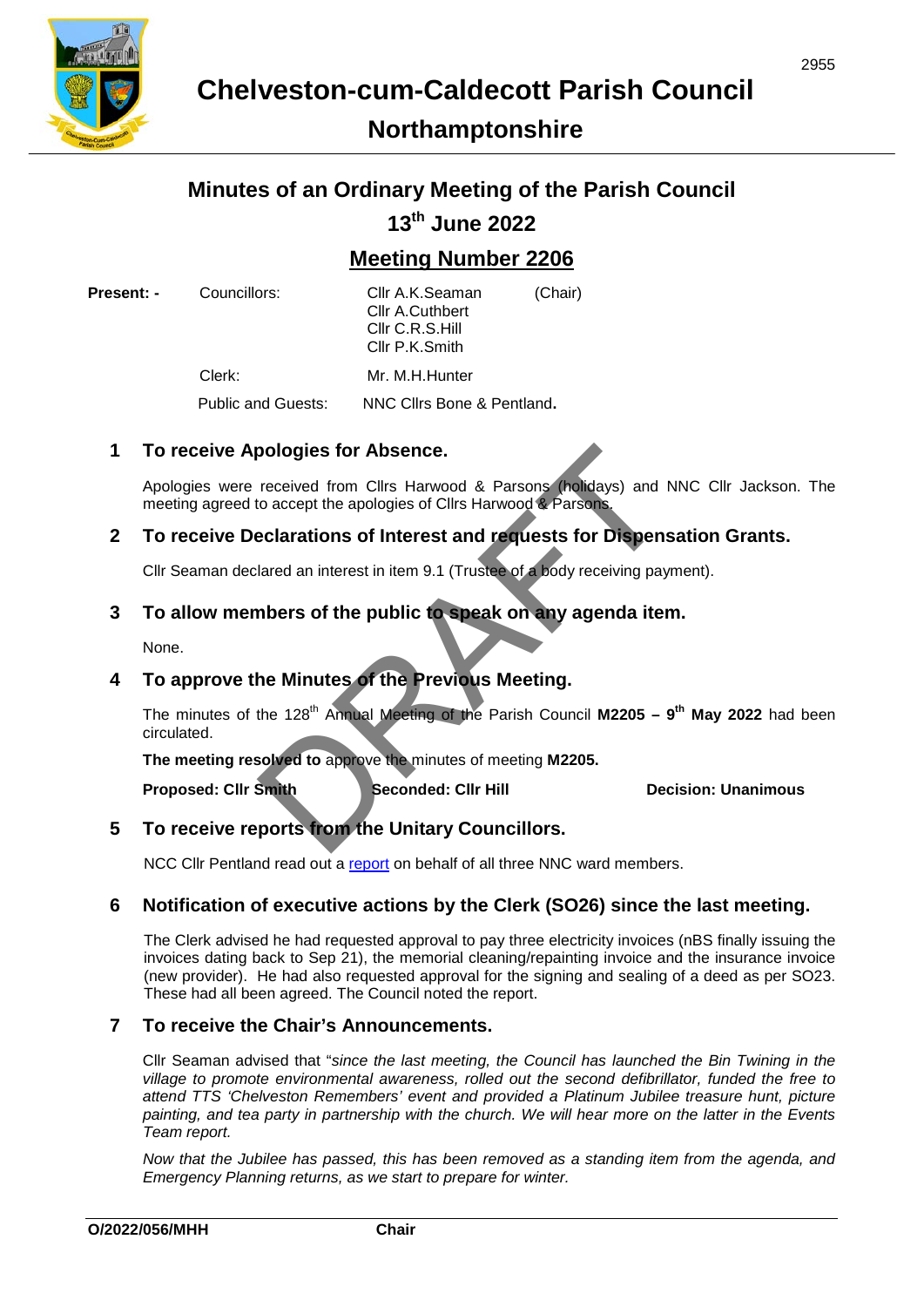

## **8 To be consulted on Planning and Licensing matters.**

### **8.1 Update on previous applications.**

As requested at the previous meeting, the Clerk had conveyed the Council's disagreement with the decision regarding the Upper Higham Lane widening. The NNC case officer confirmed he had circulated it to key parties (including our engineers and the developer), so they are aware of the Parish Council's views.

Previously considered applications not yet determined -

- The Rushden Sustainable Urban Extension (SUE).
- 6 chicken sheds in Newton Bromswold parish.
- Replacement and improvements to existing site access and track with a new site access road and gate house at the Chelveston Renewable Energy Park.

### **9 To approve Financial Transactions.**

*Cllr Seaman did not take part in item 9.1 and Cllr Cuthbert took the Chair.*

**9.1** The invoices listed below were due for payment.

|               | <b>To approve Financial Transactions.</b>       |                                                                                         |                            |               |
|---------------|-------------------------------------------------|-----------------------------------------------------------------------------------------|----------------------------|---------------|
|               |                                                 | Seaman did not take part in item 9.1 and CIIr Cuthbert took the Chair.                  |                            |               |
|               | The invoices listed below were due for payment. |                                                                                         |                            |               |
|               |                                                 |                                                                                         |                            |               |
|               |                                                 | The meeting resolved to approve these payments, and authorised the payments to be made. |                            |               |
|               | <b>Proposed: Cllr Smith</b>                     | <b>Seconded: Cllr Hill</b>                                                              | <b>Decision: Unanimous</b> |               |
|               | <b>Opening Balance for the meeting</b>          |                                                                                         |                            | £16,559.51    |
|               | <b>Receipts since last meeting</b>              |                                                                                         |                            |               |
| Number Sender |                                                 | <b>Description</b>                                                                      | <b>Method</b>              | <b>Amount</b> |
| 2022.15       | Windfarm Trust                                  | Grant award for QPJ                                                                     | <b>BACS</b>                | £150.00       |
|               |                                                 | <b>Total Receipts this meeting</b>                                                      |                            | £150.00       |
|               | Payments made since last meeting                |                                                                                         |                            |               |
| <b>Number</b> | Payee                                           | <b>Description</b>                                                                      | <b>Method</b>              | <b>Amount</b> |
| 2022.11       | IMI                                             | Memorial (cleaning/painting)                                                            | <b>BACS</b>                | £2,292.00     |
| 2022.12       | nBS                                             | St Light power (Sep 21)                                                                 | <b>BACS</b>                | £34.27        |
| 2022.13       | <b>nBS</b>                                      | St Light power (Oct-Dec 21)                                                             | <b>BACS</b>                | £134.27       |
| 2022.14       | nBS                                             | St Light power (Jan-Mar 22)                                                             | <b>BACS</b>                | £135.78       |
| 2022.16       | <b>ENCFR</b>                                    | CPR / AED training course                                                               | <b>BACS</b>                | £50.00        |
| 2022.17       | <b>BHIB</b>                                     | Insurance 2022-23                                                                       | <b>BACS</b>                | £344.34       |
|               |                                                 | <b>Total Prior Expenditure</b>                                                          |                            | £2,990.66     |
|               |                                                 | <b>Sub-Total</b>                                                                        |                            | £13,718.85    |
|               | Payments to be approved at this meeting         |                                                                                         |                            |               |
| <b>Number</b> | Payee                                           | <b>Description</b>                                                                      | <b>Method</b>              | <b>Amount</b> |
| 2022.18       | Mowerman                                        | May grass cuts (x4)                                                                     | <b>BACS</b>                | £1536.00      |
| 2022.19       | Colemans                                        | Stationery                                                                              | <b>BACS</b>                | £5.99         |
| 2022.20       | Chelveston Village Hall                         | Cleaning - TTS event                                                                    | <b>BACS</b>                | £45.00        |
| 2022.21       | Kathy Ayre Bookkeeper                           | Internal audit                                                                          | <b>BACS</b>                | £58.00        |
| 2022.22       | <b>DATS Print Services</b>                      | Newsletter colour printing (x2)                                                         | <b>BACS</b>                | £78.00        |
| 2022.23       | <b>BHIB</b>                                     | Insurance - Personal Accident cover                                                     | <b>BACS</b>                | £28.21        |
| 2022.24       | <b>Barry Parsons</b>                            | QPJ Bunting (10m x 5)                                                                   | <b>BACS</b>                | £35.12        |
| 2022.25       | <b>Barry Parsons</b>                            | QPJ quiz, canvasses and frame.                                                          | <b>BACS</b>                | £149.41       |
| 2022.26       | <b>DATS Print Services</b>                      | Quiz printing                                                                           | <b>BACS</b>                | £84.00        |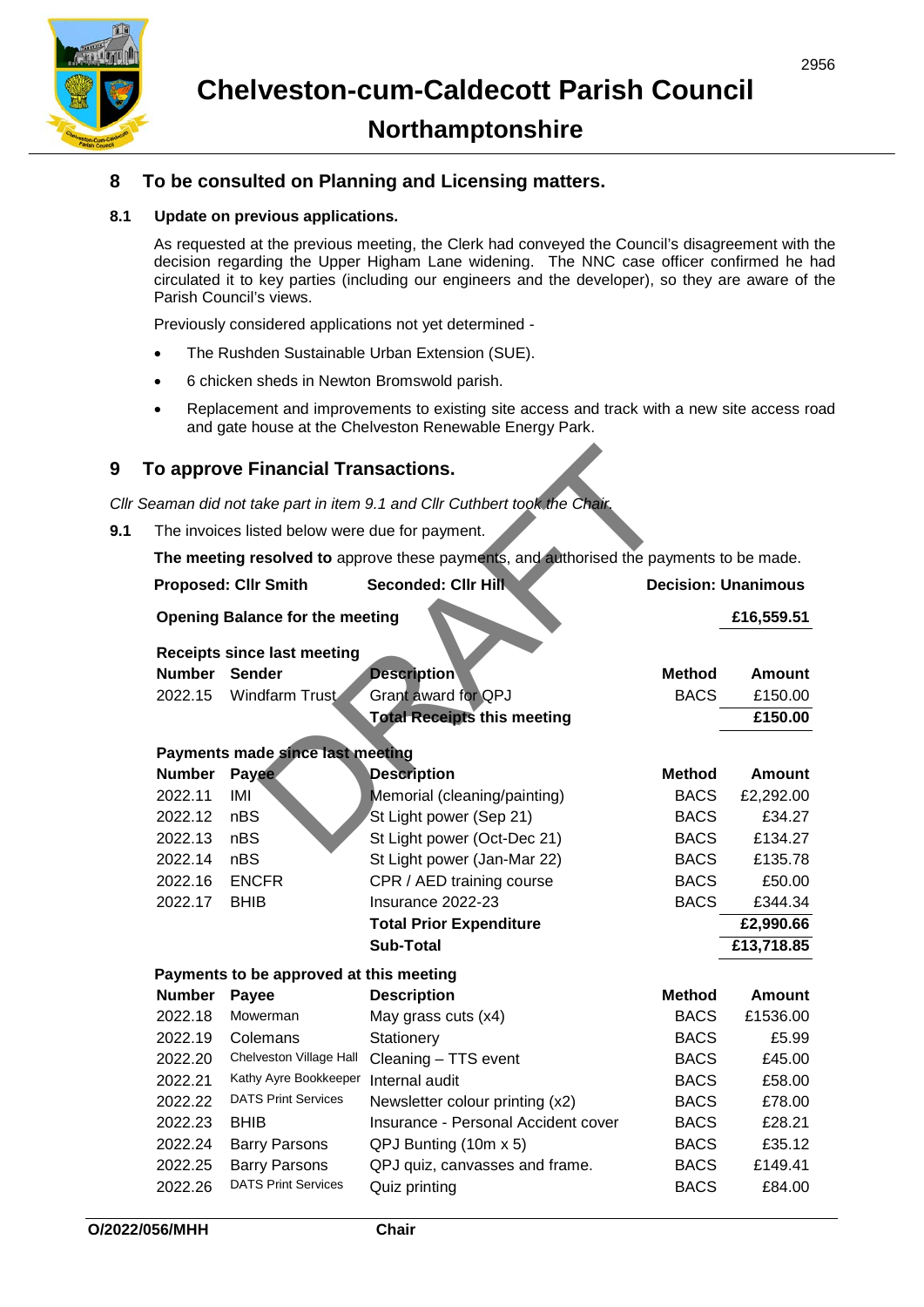

# **Northamptonshire**

| 2022.27                                | M.H.Hunter | Clerks expenses (M2206)               | <b>BACS</b> | £315.00    |
|----------------------------------------|------------|---------------------------------------|-------------|------------|
|                                        |            | <b>Total Expenditure this meeting</b> |             | £2,334.73  |
| <b>Closing Balance for the meeting</b> |            |                                       |             | £11.384.12 |

### *Cllr Seaman resumed the Chair.*

**9.2** The full list of the [Clerk's expenses](https://www.chelveston-pc.gov.uk/uploads/a2206-item-9-2.pdf?v=1654900695) was included with the agenda.

**The meeting resolved to** approve this payment, and authorised the payment to be made.

| <b>Proposed: Cllr Cuthbert</b> | <b>Seconded: CIIr Hill</b> | <b>Decision: Unanimous</b> |
|--------------------------------|----------------------------|----------------------------|

**9.3** The bank statements for the month of May have been received and reconciled.

### **10 Updates on Standing Items / Projects List.**

### **10.1 Highways.**

The "Golden Gravel" has finally been laid on the 2019 Gigaclear trench works in Caldecott.

The Caldecott – Newton Bromswold road outside Chelston Rise is closed from the  $9<sup>th</sup>$  to 24<sup>th</sup> June 22, whilst Gladstone Construction are installing a new sewer.

Cllr Cuthbert advised that a resident who was familiar with highways work had indicated the absence of kerbstones (other than on the bend) would mean the new tarmac road surface laid by Gladstone Construction would fall away into the verge once trafficked. Gravel" has finally been laid on the 2019 Gigaclear trench w<br>
t – Newton Bromswold road outside Chelston Rise is closed<br>
dstone Construction are installing a new sewer.<br>
advised that a resident who was familiar with highwa

[*Post-Meeting Note: Highways advise that on minor rural roads, kerbstones would only be placed at the edge to protect adjacent footways, or on bends/junctions to prevent over/under-running*.]

Cllr Seaman advised of a spreading laurel hedge on the Green that was extending over the footway and needed cutting back by the landowner.

### **10.2 Grounds Maintenance.**

The Clerk advised the new grass cutting contractor had undertaken four cuts in May.

### **10.3 Street Lighting.**

The Clerk advised that nBS have finally issued the delayed invoices from Sept 21 to Mar 22.

### **10.4 Ditches.**

No report.

### **10.5 E-Government.**

The grant application to the NNC Community Fund last year for the IT upgrade has been successful and the Council has entered into a deed for the award of the funding.

WNC have issued a GDPR questionnaire to 10,000 suppliers, including the P/TCs who receive the s136 grant for the grass cutting. The Council's DPO has been informed and the current advice is to park it for the time being, pending a collective response by the P/TCs.

### **10.6 Rights of Way**.

The Parish Path Warden advised all footpaths walked are starting to show signs of being overgrown. Requests have been put on FixMyStreet (FMS) for the two main paths to /from the CRE Park (MM16 & MM17). The standard FMS reply is that these are on two annual cuts per year and then they close down the request. Requests have also been put into Beds BC for the footpaths on their side of the CRE Park, as yet no confirmation back.

The damaged gate at the top of MM17 has now been added to FMS, as the repairs promised by CRE have not been forthcoming despite several conversations.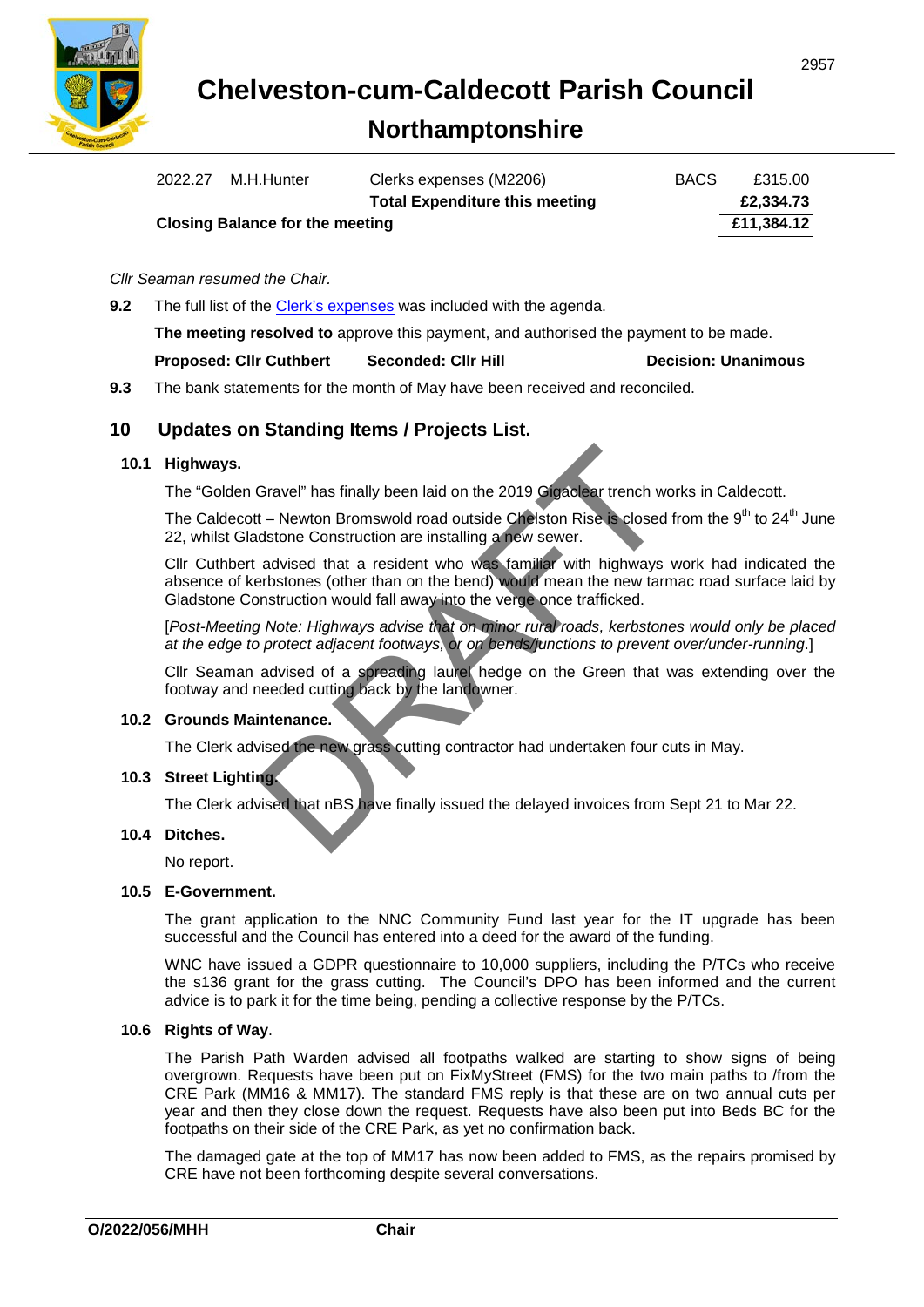

# **Northamptonshire**

With regard to the 450 y 600mm step height on the stile on MM6, this had been referred back to Highways, and the Area 1 Manager (Corby, Wellingborough & East Northants) has advised that the Northants standards aren't currently published and at present there are no plans to make this information public. However he has raised this matter with colleagues.

He also confirmed that the standard detail drawings used for highway works are currently under review to ensure that they meet or exceed the requirements set out in legislation and guidance that has been passed since the previous review. He will ensure that following the review, the stile at this location will be re-assessed.

#### **10.7 Trees**.

A resident had reported that the Cherry tree on the triangular green (junction of B645 and B663) was starting to obscure visibility of the junction. Cllr Smith would visit the site and, if felt necessary, raise a FMS to have the crown raised.

#### **10.8 Police liaison**.

Cllr Cuthbert advised the police crime map for April 2022 shows one theft at Chelston Rise. He advised that at the next Northants CALC review of the scheme, he would be seeking an explanation of the crime map recording e.g. were events on or near the CRE Park being recorded as Chelston Rise, etc. The advised the <u>police crime map</u> for April 2022 shows one the<br>at the next Northants CALC review of the scheme, he<br>f the crime map recording e.g. were events on or hear the C<br>Rise, etc.<br>advised that all plots were tenante

#### **10.9 Allotments**.

Cllr Seaman advised that all plots were tenanted.

The tenant at plot 15 has undertaken the shed roof repairs and submitted a claim for £39.15, which is lower than the £76 that the Council agreed in April (M2204.10.9), as different materials were used.

**The meeting resolved to** agree to fund the £39.15 costs to the tenant of plot 15, and instructed the Clerk to act accordingly.

**Proposed: Cllr Hill Seconded: Cllr Smith Decision: Unanimous** 

### **10.10 Charities.**

Educational Foundation

Cllr Seaman advised *School House* was empty and works were being carried out on the chimney. The hall had been used for 144 hours in May.

**Sawyers** 

No report.

Chelveston Wind Farm Community Benefit Fund Trust

No report.

Michael and Christine Foulger Charitable Trust

No report.

### **10.11 Traffic Calming.**

Cllr Seaman advised that the Council was still waiting for the Raunds Road SID to be taken down, ready to be sent back.

Cllr Hill advised he was looking for volunteers to conduct Community Speed Watch (CSW) activities within the parish for the month of July.

### **10.12 Events Team.**

Cllr Seaman read a report on behalf of Cllr Parsons –

Bunting was put up for the *Trucks, Troops, and Stores* "Chelveston Remembers" event on the weekend  $28^{th}$  –  $29^{th}$  May, and the visit by 28 personnel from the 305<sup>th</sup> AMW on Sunday 29<sup>th</sup> May.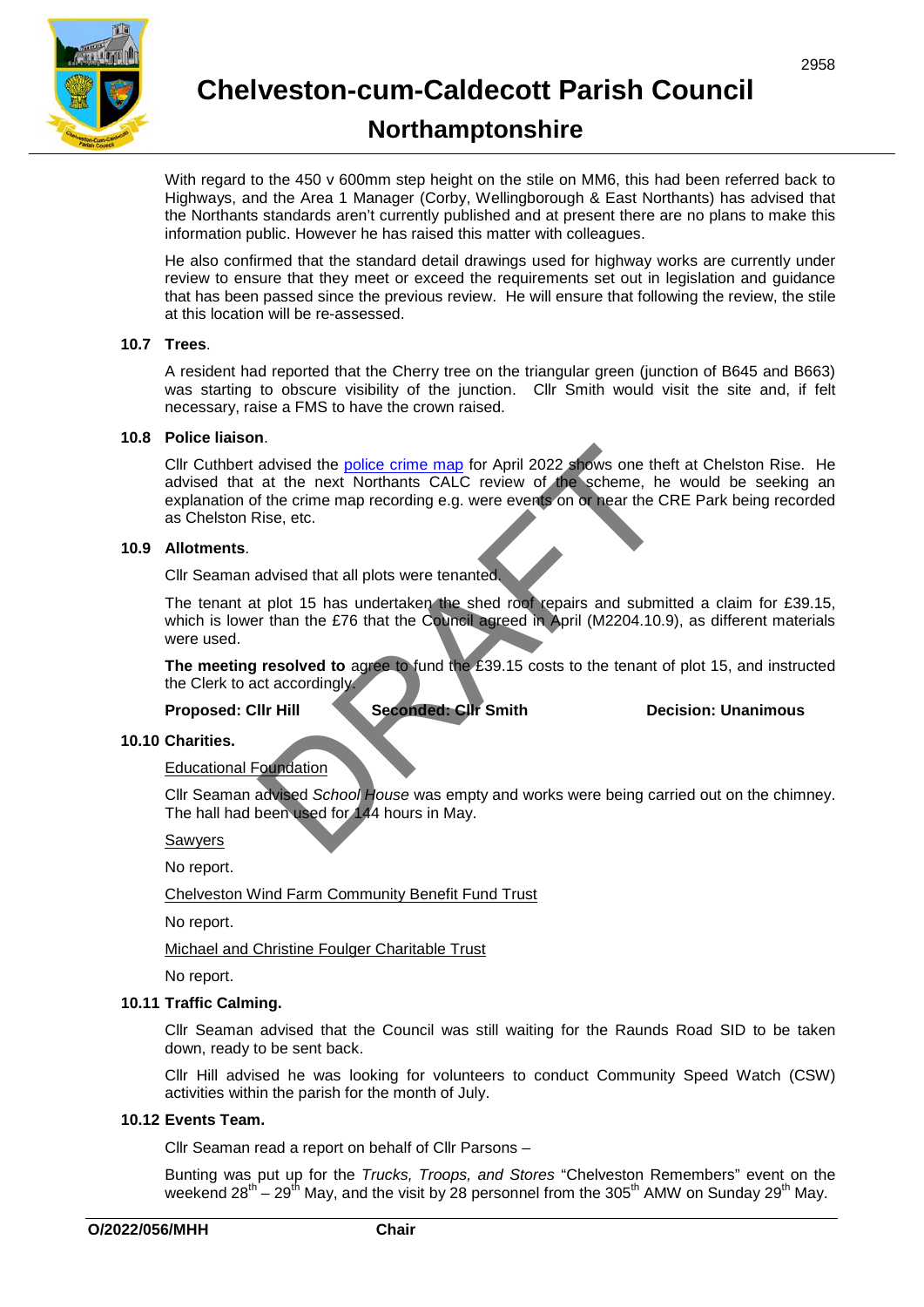

# **Northamptonshire**

The main focus has been on the celebrations for the QPJ, with the team putting up bunting at the Village Hall and more, plus a flag, by the  $305<sup>th</sup> BG(H)$  memorial.

With enormous help from Claire Worsop, the team organised a very well received treasure hunt around the parish. Clues and stickers were positioned around all three settlements. Each participant received a 'goody bag' containing a variety of activities, and a canvas which formed part of a big picture. Most people brought their contribution to St Johns Church on the Sunday afternoon where everyone was warmly welcomed and enjoyed a great afternoon tea!

All the canvasses have now been added to a large frame (made by Claire's husband, Paul) which will remain on display at the church. The team plan to place a dedication to the Queen, and a list of all participants, in a smaller accompanying frame.

Other events were organised by, and held at, The *Star and Garter*, with a barbeque and live music on Friday and Sunday evenings. Residents at Chelston Rise held a street party with tea on the lawn.

The next event will be a lawn and garage sale which is planned for Sunday 10<sup>th</sup> July (or 17<sup>th</sup> if wet). This will be dedicated to the late Liz Potter to acknowledge the huge contribution she made to these events. In the vill be a lawn and garage sale which is planted for Su<br>the dedicated to the late Liz Potter to acknowledge the hug<br>ts.<br>teviewed the QPJ costs to date.<br><br><br><br><br>on has passed through the Triage stage with no referrals b<br>i

The meeting reviewed the QPJ costs to date.

#### **10.13 LCAS renewal**.

The submission has passed through the Triage stage with no referrals back. Assessment is due on 24<sup>th</sup> July with results announced on 5<sup>th</sup> August.

#### **10.14 Defibrillators.**

The Clerk reported on the progress to date

- Caldecott live from 23rd April 2022.
- Chelveston live from  $13<sup>th</sup>$  June 2022
- Chelston Rise new connection request submitted to WPD via the developer.
- 12 people attended a training session on CPR and defibrillators on 21<sup>st</sup> May 2022.

### **10.15 Emergency Planning.**

The "parish emergency" email address has been changed to "emergency coordinator", to make the role clearer.

According to some media sources, central government contingency plans have been drawn up for rolling 3-5 hour power cuts from December to March to deal with the gas shortage reducing generating capacity. Gas supplies won't be cut to homes, but obviously boilers won't work.

Following contact with the NNC Emergency Planning Officer at Thrapston and the utility providers, the following has been determined –

- The current analogue telephone network will provide power through the network from the main exchanges for up to 7 days, but this is due to be replaced by 2025 by the digital service with short duration battery backup in the remote fibre cabinets.
- OfCom have a legal requirement on all telecoms providers that their customers should be able to contact the emergency services for a period of one hour into a power cut. This requirement does not apply to internet phone service providers.
- Of the two cell masts covering the parish, the EE/O2 mast does have battery back-up, but EE do not know how long for. EE have stated tests will be undertaken.
- Gigaclear has advised their network should stay up for two hours.

So in the event of extended rolling power cuts, a proportion of households in the parish will immediately lose all voice and data connectivity, unless they prepare for it (with charged mobiles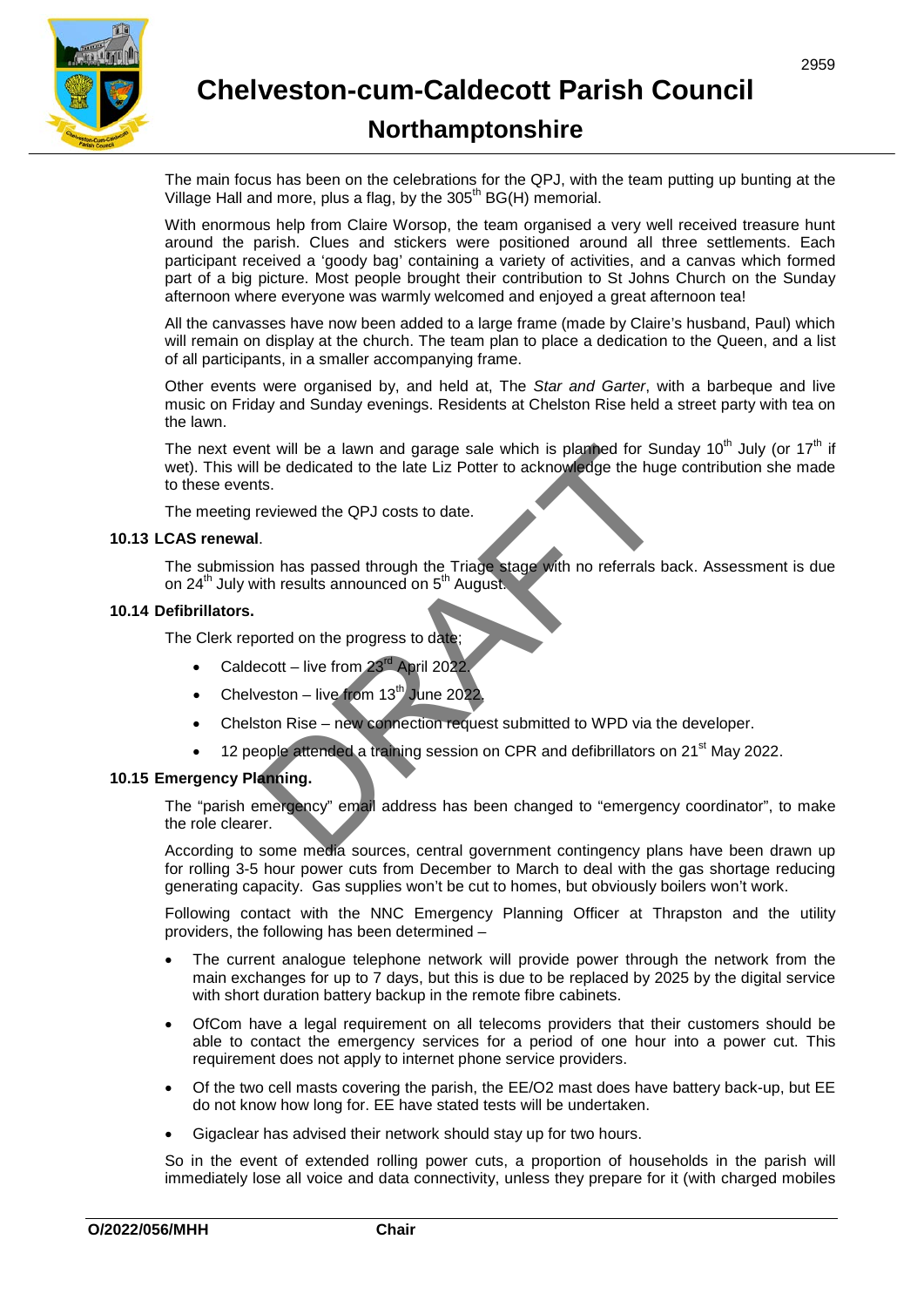

# **Northamptonshire**

or battery backup). The remainder will lose connectivity within two hours as the cell masts and the fibre cabinets in the parish (OpenReach and Gigaclear) run out of battery power.

The Council may wish to draw up a contingency plan for the Village. This might be as simple as an advice leaflet explaining what might happen so that they can prepare, through to using the Village Hall as a reception centre for the more vulnerable. With this in mind, the emergency generator connection is to be tested for safety.

The meeting decided to await the results of the generator connection safety test and the further responses regarding the mast site battery backups.

#### **10.16 NDP Review 2022.**

Cllr Seaman suggested a call go out for volunteers to serve on the NDP review working party in the August – September newsletter, with the aim of starting in autumn.

### **10.17 Asset Management Project Working Group**.

No report.

### **10.18 Environment**

Cllr Seaman advised that the Bin Twinning waste management awareness stickers were located on 7 bins around the parish, and a successful litter pick had been undertaken by 25 volunteers on Sat 28<sup>th</sup> May. The first Environmental Special Edition newsletter had been printed in colour with favourable feedback. advised that the Bin Twinning waste management awarene<br>
and the parish, and a successful litter pick had been underta<br>
The first Environmental Special Edition newsletter had be<br>
edited that borrowed one of the Council's li

Another resident had borrowed one of the Council's litter pick kits so that she could undertake regular picks, and accordingly, the Clerk sought approval to apply for a £500 grant from NNC Cllr Pentland's Member Empowerment Fund (MEF) to purchase additional litter pick kits.

**The meeting resolved to** apply for a £500 MEF grant for litter pick kits, and instructed the Clerk to act accordingly.

**Proposed: Cllr Cuthbert / Seconded: Cllr Hill Decision: Unanimous.** 

### **11 To consider and agree the Annual Internal Audit Report for FY21-22.**

The meeting reviewed the Internal Auditor's report (no matters arising).

**The meeting resolved to** agree the Internal Auditor's report and instructed the Chair and Clerk to sign the accounts accordingly.

**Proposed: Cllr Cuthbert Seconded: Cllr Smith Decision: Unanimous.** 

### **12 To consider and agree the Annual Governance Statement for FY21-22.**

Cllr Seaman reminded the meeting that the Council needed to formally review and adopt the Annual Governance Statement. He then went through the governance statements.

**The meeting resolved to** agree the Annual Governance Statement for the year ending 31<sup>st</sup> March 2022 and instructed the Chair and Clerk to sign accordingly

**Proposed: Cllr Hill Seconded: Cllr Cuthbert Decision: Unanimous**

### **13 To consider and agree to the Accounting Statements for FY21-22.**

Cllr Seaman reminded the meeting that the Council needed to formally review and adopt the Accounting Statements.

The meeting resolved to agree the Accounting Statements for the year ending 31<sup>st</sup> March 2022 and instructed the Chair and RFO to sign accordingly.

| <b>Proposed: Cllr Smith</b> | <b>Seconded: CIIr Hill</b> | <b>Decision: Unanimous</b> |
|-----------------------------|----------------------------|----------------------------|
|-----------------------------|----------------------------|----------------------------|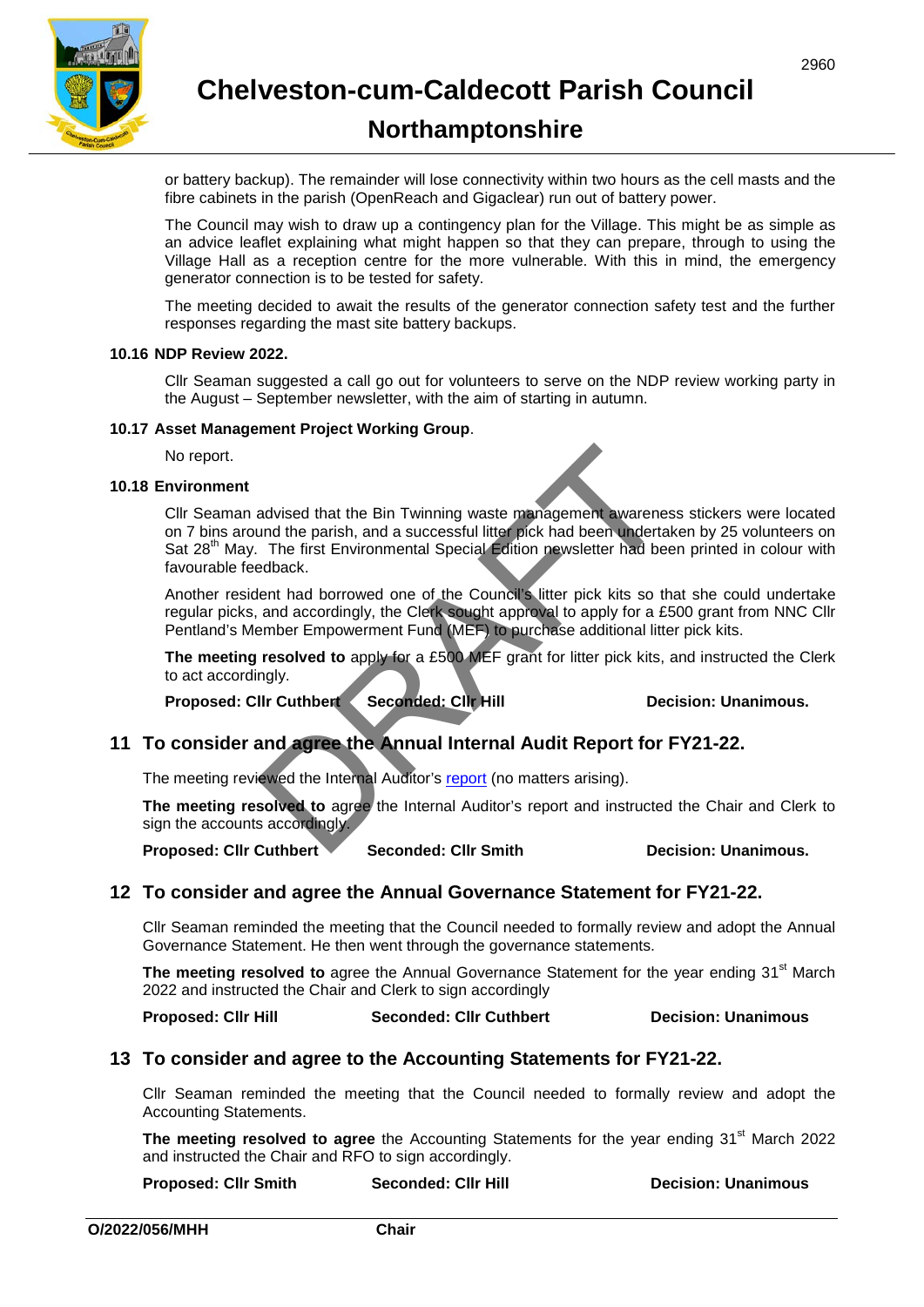

# **Northamptonshire**

## **14 To consider and agree to Council's action plan for 2022-23.**

Cllr Seaman advised the [action plan](https://www.chelveston-pc.gov.uk/uploads/a2206-item-14.pdf?v=1654815584) covers both the Council's "wish list" of future projects, some of which are waiting for funding or third party events, and current on-going tasks. A draft of existing actions had been sent out prior to the meeting, but it was for the Council to decide what actions should be added to the list and when funding should be allocated.

**The meeting resolved to** agree the revised action plan for 2022-23, and instructed the Clerk to act accordingly.

**Proposed: Cllr Cuthbert Seconded: Cllr Hill Seconded: Cllr Becision: Unanimous** 

### **15 To consider and agree to reinstate Personal Accident cover to the Council's insurance.**

Cllr Seaman advised a [briefing note](https://www.chelveston-pc.gov.uk/uploads/o-2022-053e-mhh-agenda-june-2206-item-15.pdf?v=1654513012) had been sent out prior to the meeting.

**The meeting resolved to** agree to reinstate Personal Accident cover to the Council's insurance, and instructed the Clerk to act accordingly.

**Proposed: Cllr Smith Seconded: Cllr Cuthbert Decision: Unanimous**

## **16 To consider and agree an updated Risk Assessment for newsletter delivery.**

Cllr Seaman advised a draft Risk Assessment had been sent out prior to the meeting.

Cllr Cuthbert suggested adding draught excluders in the mitigation section to hazard 5.

**The meeting resolved** to adopt the amended Risk Assessment for newsletter delivery, and instructed the Clerk to act accordingly. Solved to agree to reinstate Personal [A](https://www.chelveston-pc.gov.uk/uploads/a2206-item-16.pdf?v=1654805465)ccident cover to the left to act accordingly.<br>
Solved to agree to reinstate Personal Accident cover to the left to act accordingly.<br>
Deconded: ClIr Cuthbert<br>
and agree an updated Risk

**Proposed: Cllr Cuthbert Seconded: Cllr Hill Seconded: Cleaning Decision: Unanimous** 

### **17 To consider and agree to a flag flying policy.**

Cllr Seaman advised a draft policy had been sent out prior to the meeting.

Cllr Cuthbert highlighted some problems encountered at Chelston Rise with flag flying.

Cllr Seaman proposed the Council purchase a flag of St George and this was agreed.

**The meeting resolved to adopt** the flag flying policy and to purchase a flag of St George, and instructed the Clerk to act accordingly.

**Proposed: Cllr Hill Seconded: Cllr Smith Decision: Unanimous** 

### **18 To consider and agree to a revised proposal for the sound system upgrade, subject to funding.**

The Clerk advised that the Council had agreed he could seek grant funding for the IT and PA upgrades (M2111.10.5 & M2201.15). The funds granted total £3,093.18, of which £734.18 (ex-VAT) was for the upgrade to the PA system.

However, the move back to the U table layout had identified problems with cabling, and that currently only one person can pre-configure the cables & connections for the meeting. The audio designer had therefore been asked to identify a "plug & play" solution whereby there were pre-connected sockets in a floorbox near the U table, and the table microphones would simply plug into these,

Two options were proposed for consideration -

AAAQ2994 - Primarily includes the upgrade of the Ui12 digital mixer to its larger sibling Ui24, therefore keeping the familiar control via the tablet, however this does not have the ability to prioritise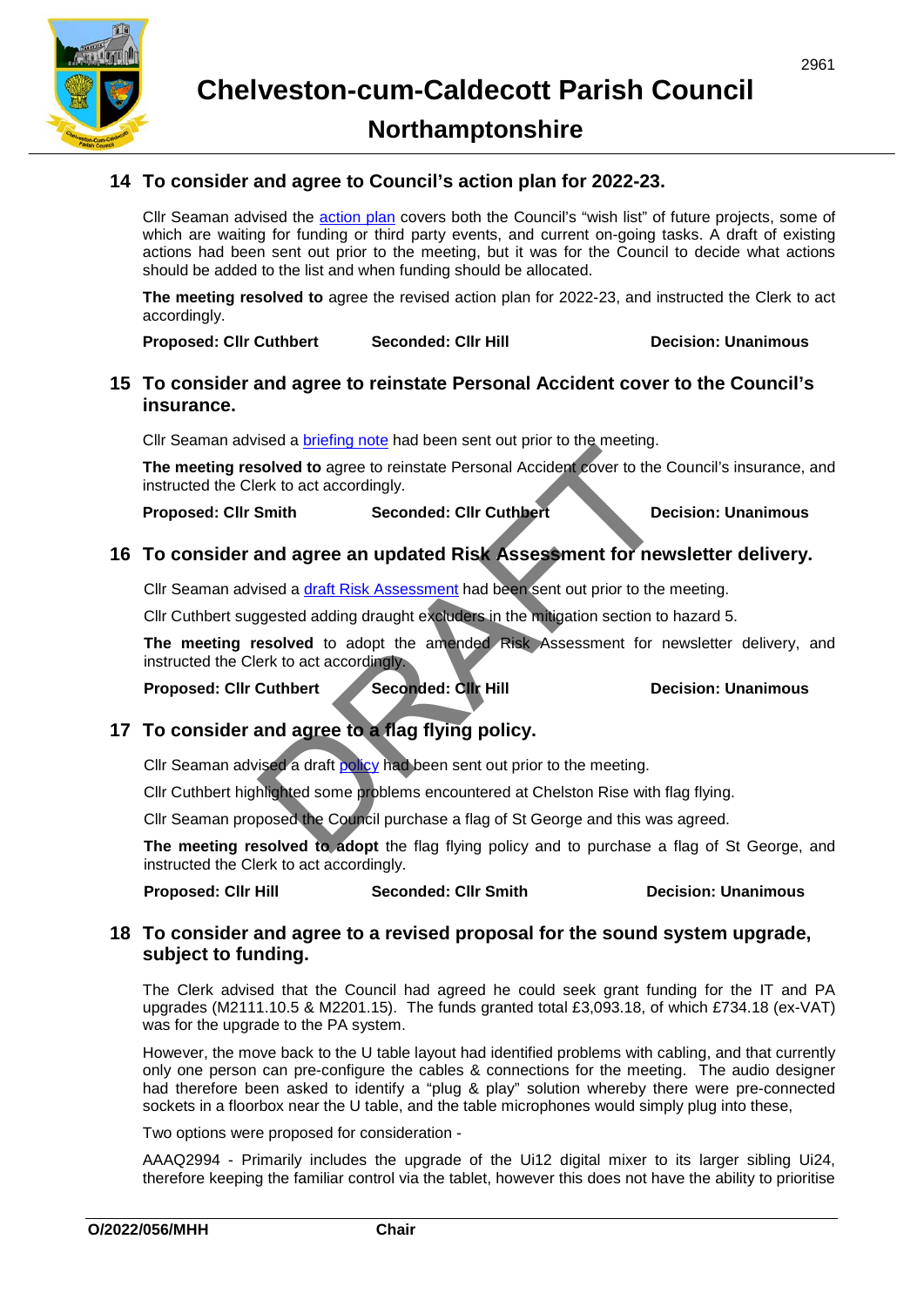

# **Northamptonshire**

inputs over others, such as may be required in a Parish Council meeting where the Chair may wish to interject and override all others speaking. £2,746.12.

AAAQ2995 - Is an upgrade to a sound processor which will replicate all functions of the current Ui12 but has better functions more suited to conference style use such as Parish Council meetings – including the ability to prioritise inputs as mentioned above. £3,680.95.

The Council was asked for its preference and approval to proceed subject to grant funding

The meeting felt the second option was more practical.

**The meeting resolved to agree** to the procurement of the AAAQ2995 option, subject to funding, and instructed the Clerk to act accordingly.

**Proposed: Cllr Cuthbert Seconded: Cllr Hill Consumer Seconded: Cllr Hill Seconded: Cllr Hill Decision: Unanimous** 

### **19 To consider and agree responses to consultations.**

NNC - *UK Shared Prosperity Fund (UKSPF*) [Due midday Weds 22nd June]. NNC has been allocated £4.8m core UKSPF over three years from 2022/23, and is keen to hear what the top three challenges are affecting NN for each of the three themes (Communities & Place, Local Business, and People & Skills). It also wants to know what are the best ways to tackle these challenges and why.

NNC - Proposed Hackney Carriage and Private Hire Licensing Policy [Due Weds 27<sup>th</sup> July]. This draft policy is intended to replace the four legacy sovereign policies and conditions that are currently in place, with the intention of having one new policy and conditions to cover the whole of North Northamptonshire. The policy creates four zones, replicating the four legacy Council areas, so that all existing bylaws and fares will carry forward within these zones. It is acknowledged that vehicle requirements and some other matters may differ between these zones. deprosperity Fund (UKSPF) [Due midday Weds 22<sup>nd</sup> June].<br>
SPF over three years from 2022/23, and is keen to have<br>
diffecting NN for each of the three themes (Communities &<br>
kills). It also wants to know what are the best w

### **20 To consider and agree Visits, Training and Courses.**

None.

### **21 To approve the Clerk's Correspondence Logs.**

**The meeting resolved to** accept the Correspondence Logs and the various actions required dealing with each item.

### **Proposed: Cllr Cuthbert Seconded: Cllr Smith Decision: Unanimous**

### **22 To receive the Clerk and Councillors' Reports.**

The Clerk advised the Jun/July newsletter would go out later this week.

Cllr Seaman read out a report from Cllr Parsons - *as a Cllr I was invited to attend the WI Branch Centenary at the Village Hall on 23rd May. The Rev Lesley Mc Cormack led a short prayer and WI Branch President Kate Hawson acknowledged contributions made by all members over the many years. Adrian Dale made a short speech and assisted with the raising of the new WI Branch flag, and then we all sang a stirring rendition of Jerusalem! Inside we were treated to a lovely buffet and then*  entertained by a new group of burlesque dancers based in Corby. We were invited to learn to *'shimmy' with varying results and much laughter…*

*I am sure the Council will offer the WI warm congratulations and best wishes for the future.*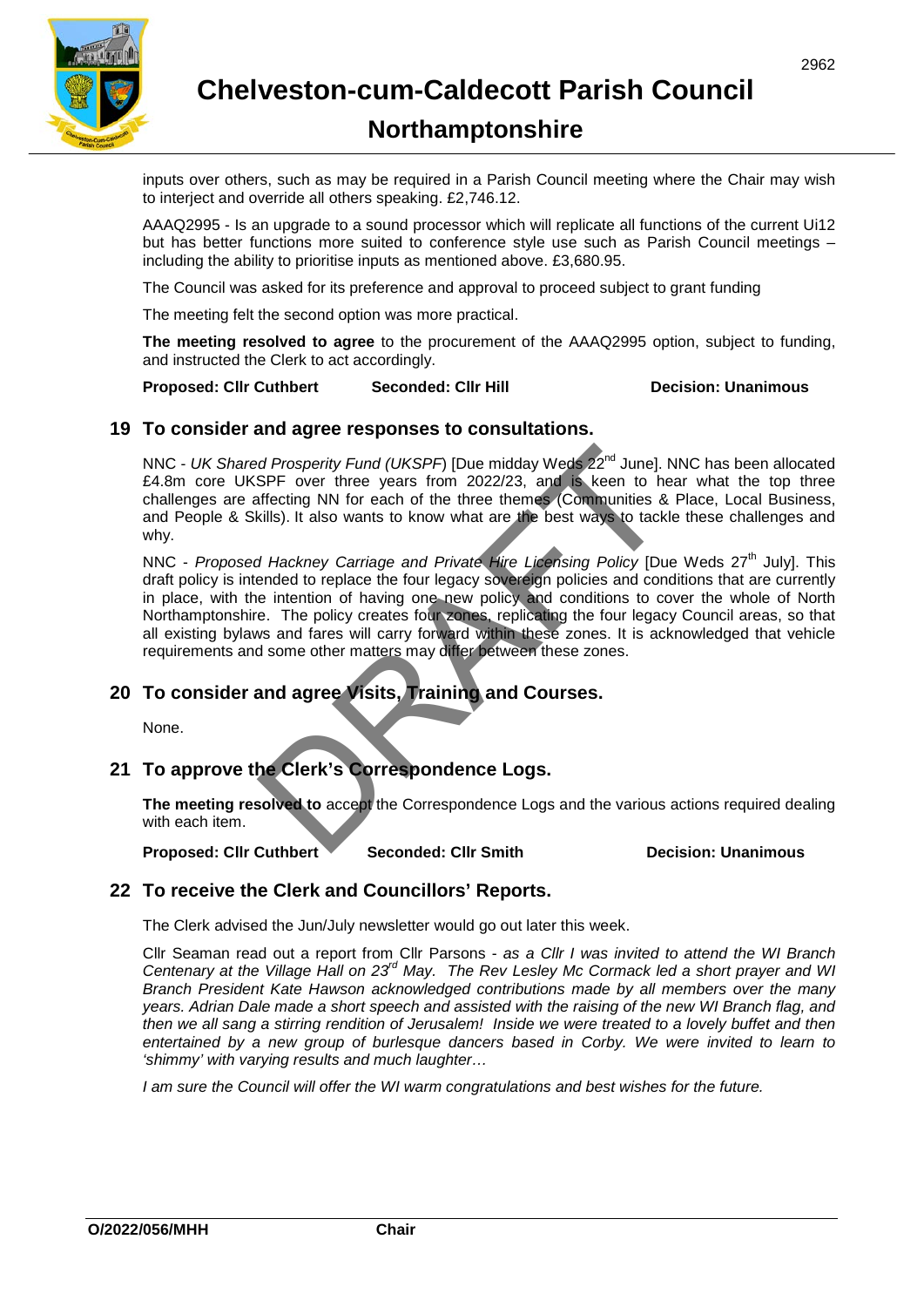

# **Northamptonshire**

# **Date of Next Meeting:**

Cllr Seaman advised that the next meeting of the Parish Council would be held at the Village Hall on Monday 11<sup>th</sup> July 2022.

The meeting closed at 08:39 pm.

**Issued on 15th June 2022**

**Pages 2955 – 2967**

Chair of the Parish Council

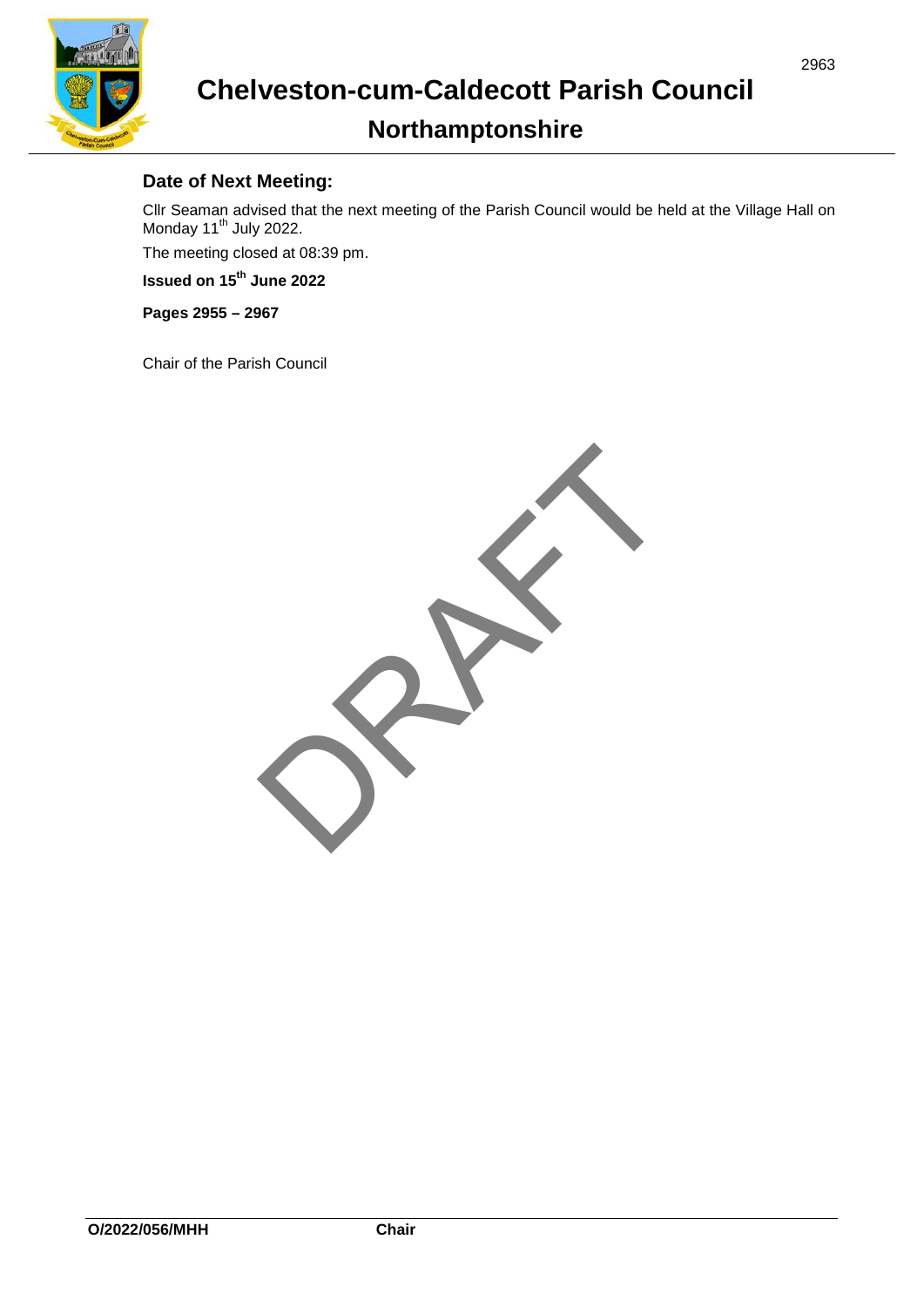#### **DRAFT PAYMENTS LIST**

| <b>Voucher</b> | Cheque  | Code                                  | Name                                               | <b>Description</b>    | Amount   |
|----------------|---------|---------------------------------------|----------------------------------------------------|-----------------------|----------|
| 17             | 2022.18 | 35 - Grass Cutting                    | Mowerman Grounds Maintenance                       | Grass cutting         | 1,536.00 |
|                |         | May grass cutting - 4 cuts            |                                                    |                       |          |
| 18             | 2022.19 | 29 - Consumables                      | Colemans                                           | Consumables           | 5.99     |
|                |         | <b>Hazard Tape</b>                    |                                                    |                       |          |
| 19             | 2022.20 | 27 - Hall hire / cleaning             | Chelveston Village Hall                            | Cleaning              | 45.00    |
|                |         |                                       | Cleaning the Village Hall after the TTS 80th event |                       |          |
| 20             | 2022.21 | 24 - Audit - Internal                 | Kathy Ayre Bookkeeper                              | <b>Internal Audit</b> | 58.00    |
|                |         | Internal Audit of FY2021-22           |                                                    |                       |          |
| 21             | 2022.22 | 44 - External Printing                | <b>DATS Print Services Ltd</b>                     | Printing              | 78.00    |
|                |         | Newsletters (x2) in colour            |                                                    |                       |          |
| 22             | 2022.23 | 32 - Insurance                        | <b>BHIP</b>                                        | Insurance             | 28.21    |
|                |         | Personal Accident cover               |                                                    |                       |          |
| 23             | 2022.24 | 42 - OPJ costs                        | <b>Barry Parsons</b>                               | Bunting               | 35.12    |
|                |         | QPJ bunting (4x10m Union and 10m USA) |                                                    |                       |          |
| 24             | 2022.25 | 42 - QPJ costs                        | <b>Barry Parsons</b>                               | Quiz/Canvass/Frame    | 149.41   |
|                |         | QPJ quiz, canvasses and frame.        |                                                    |                       |          |
| 25             | 2022.26 | 42 - QPJ costs                        | <b>DATS Print Services Ltd</b>                     | Printing              | 84.00    |
|                |         | Quiz printing                         |                                                    |                       |          |
| 26             | 2022.27 | 37 - Litter / Waste                   | Mark Hunter (Clerk)                                | <b>Bin Twinning</b>   | 315.00   |
|                |         | 7x Bin Twinning applications          |                                                    |                       |          |

 $\leq$ 

**TOTAL 2,334.73**

2964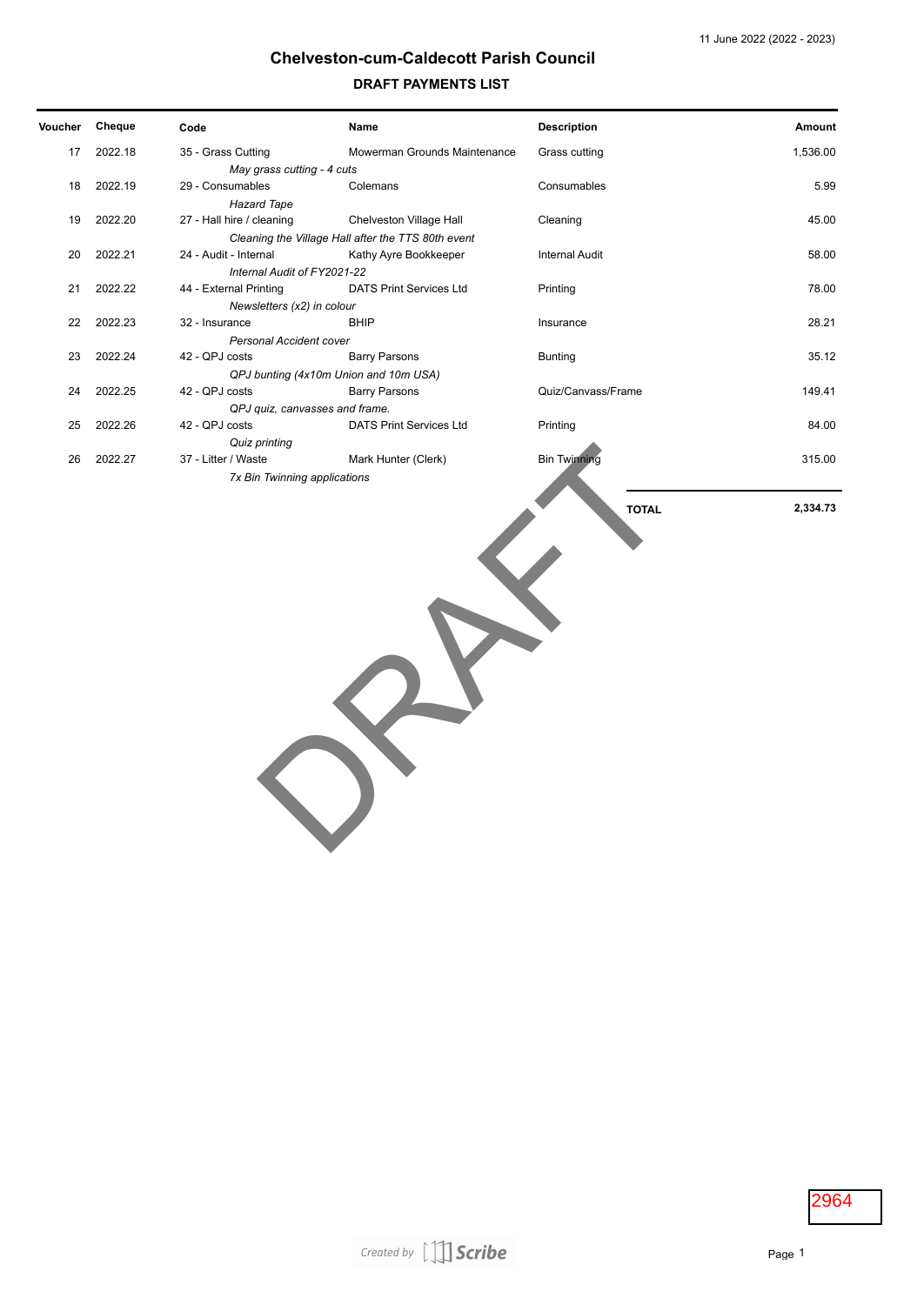|   | Prepared by:                                                                                                                                                        | Date:                        |           |
|---|---------------------------------------------------------------------------------------------------------------------------------------------------------------------|------------------------------|-----------|
|   | Name and Role (Clerk/RFO etc)                                                                                                                                       |                              |           |
|   | Approved by:                                                                                                                                                        | Date:                        |           |
|   | Name and Role (RFO/Chair of Finance etc)                                                                                                                            |                              |           |
|   |                                                                                                                                                                     |                              |           |
|   | <b>Bank Reconciliation at 31/05/2022</b>                                                                                                                            |                              |           |
|   | Cash in Hand 01/04/2022                                                                                                                                             |                              | 9,958.49  |
|   | <b>ADD</b><br>Receipts 01/04/2022 - 31/05/2022                                                                                                                      |                              | 12,600.00 |
|   | <b>SUBTRACT</b>                                                                                                                                                     |                              | 22,558.49 |
|   | Payments 01/04/2022 - 31/05/2022                                                                                                                                    |                              | 8,839.64  |
| A | Cash in Hand 31/05/2022<br>(per Cash Book)                                                                                                                          |                              | 13,718.85 |
|   | Cash in hand per Bank Statements<br>31/05/2022<br>Petty Cash<br>31/05/2022<br>Unity Trust Bank - Savings Accoun<br>Unity Trust Bank - Current Account<br>31/05/2022 | 0.00<br>7,566.39<br>6,152.46 |           |
|   | Less unpresented payments                                                                                                                                           |                              | 13,718.85 |
|   |                                                                                                                                                                     |                              | 13,718.85 |
|   | Plus unpresented receipts                                                                                                                                           |                              |           |
| В | <b>Adjusted Bank Balance</b>                                                                                                                                        |                              | 13,718.85 |
|   | $A = B$ Checks out OK                                                                                                                                               |                              |           |
|   |                                                                                                                                                                     |                              |           |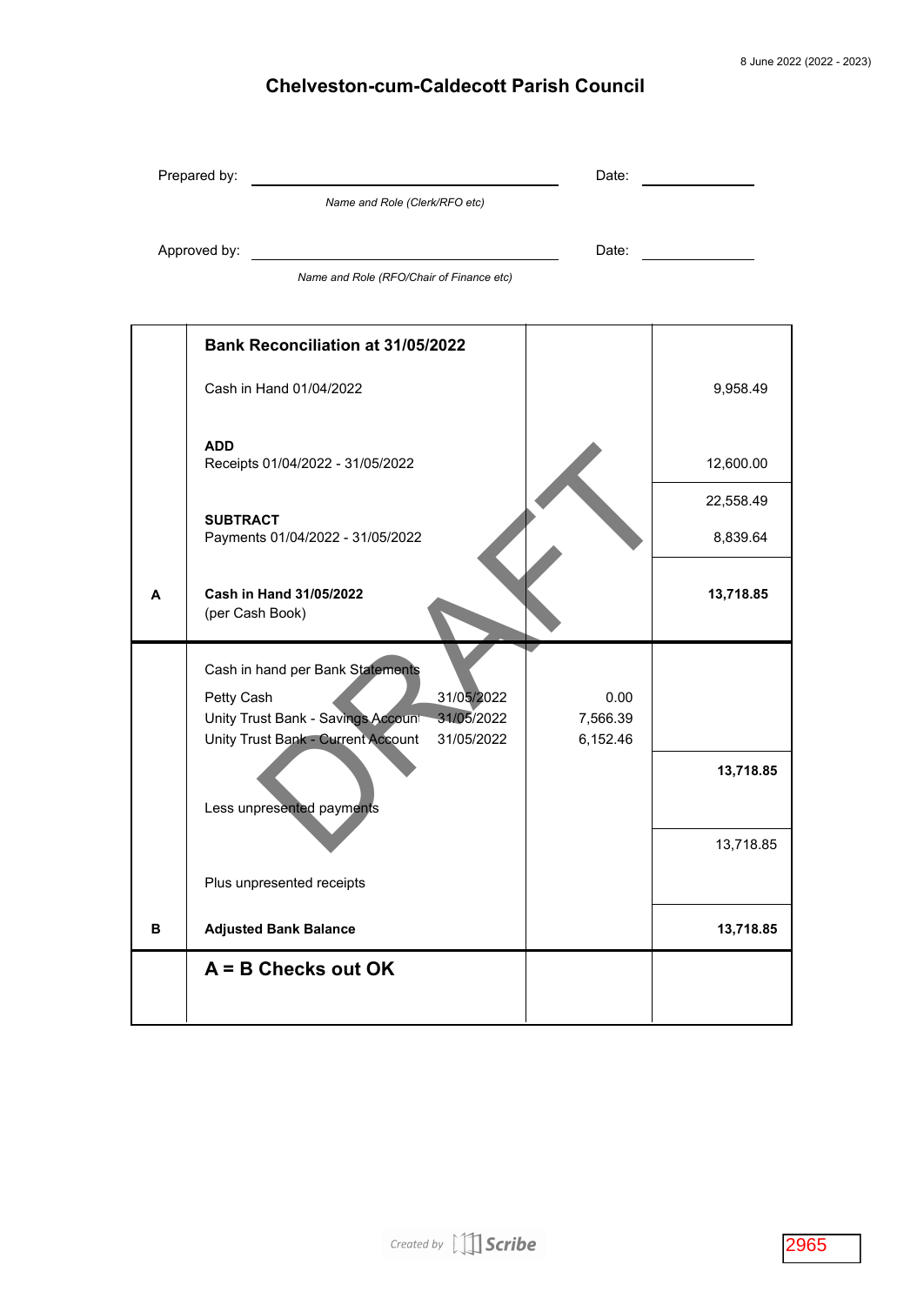# Northamptonshire

| Clerk's Incoming Correspondence Log |                 |                                   |                                                                       |                  |  |
|-------------------------------------|-----------------|-----------------------------------|-----------------------------------------------------------------------|------------------|--|
| Date of                             | <b>Document</b> | Correspondent                     | <b>Description</b>                                                    | <b>Action</b>    |  |
| <b>Receipt</b>                      | <b>Number</b>   |                                   |                                                                       | <b>Required</b>  |  |
| 2022                                |                 |                                   |                                                                       |                  |  |
| 10/05/2022                          | I/2022/047/MHH  | Independent Memorial Inspection   | Memorial report and invoice for cleaning                              | Actioned         |  |
| 12/05/2022                          | I/2022/048/MHH  | nBS                               | Invoice for St Lt power (Sep 21)                                      | Actioned         |  |
| 12/05/2022                          | I/2022/049/MHH  | nBS                               | Invoice for St Lt power (Oct - Dec 21)                                | Actioned         |  |
| 12/05/2022                          | I/2022/050/MHH  | nBS                               | Invoice for St Lt power (Jan - Mar 22)                                | Actioned         |  |
| 13/05/2022                          | I/2022/051/MHH  | <b>WNC</b> (Highways)             | Order for grass cutting 2022 season                                   | File             |  |
| 13/05/2022                          | I/2022/052/MHH  | C&CD                              | Clerks & Councils Direct Issue 141 May 2022                           | File             |  |
| 19/05/2022                          | I/2022/053/MHH  | <b>DATS Print Services Ltd</b>    | Invoice for Newsletter printing (250 x 2) - Colour                    | Actioned         |  |
| 24/05/2022                          | I/2022/054/MHH  | <b>BHIB Councils Insurance</b>    | Invoice for insurance 2022-23                                         | Actioned         |  |
| 27/05/2022                          | I/2022/055/MHH  | <b>NNC Planning</b>               | Consent for 6m flagpole at the Village Hall                           | File             |  |
| 28/05/2022                          | I/2022/056/MHH  | <b>NNC (Tracey Montgomery)</b>    | NNC litter Pick equipment (x10) loan form                             | File             |  |
| 01/06/2022                          | I/2022/057/MHH  | Kathy Ayre Bookkeeper             | Invoice for internal audit                                            | Actioned         |  |
| 01/06/2022                          | I/2022/058/MHH  | <b>Chelveston Village Hall</b>    | Invoice for cleaning for TTS event                                    | Actioned         |  |
| 04/06/2022                          | I/2022/059/MHH  | <b>Colemans of Higham Ferrers</b> | Invoice for stationery                                                | Actioned         |  |
| 06/06/2022                          | I/2022/060/MHH  | <b>Colemans Group</b>             | Notification of closure of branches and transfer of account to Oundle | File             |  |
| 07/06/2022                          | I/2022/061/MHH  | <b>DATS Print Services Ltd</b>    | Invoice for QPJ printing                                              | Actioned         |  |
| 07/06/2022                          | I/2022/062/MHH  | Mowerman Grounds Maint            | Invoice for grass cutting (May 22)                                    | Actioned         |  |
| 08/06/2022                          | I/2022/063/MHH  | <b>UTB</b>                        | <b>Bank statements</b>                                                | <b>Bank File</b> |  |
| 08/06/2022                          | I/2022/064/MHH  | Carol & Barry Parsons             | Events Teams costs - QPJ bunting (5x 10m)                             | Actioned         |  |
| 09/06/2022                          | I/2022/065/MHH  | Carol & Barry Parsons             | Events Teams costs - QPJ quiz/canvass/frames                          | <b>AWAITING</b>  |  |
|                                     |                 |                                   |                                                                       |                  |  |
|                                     |                 |                                   |                                                                       |                  |  |